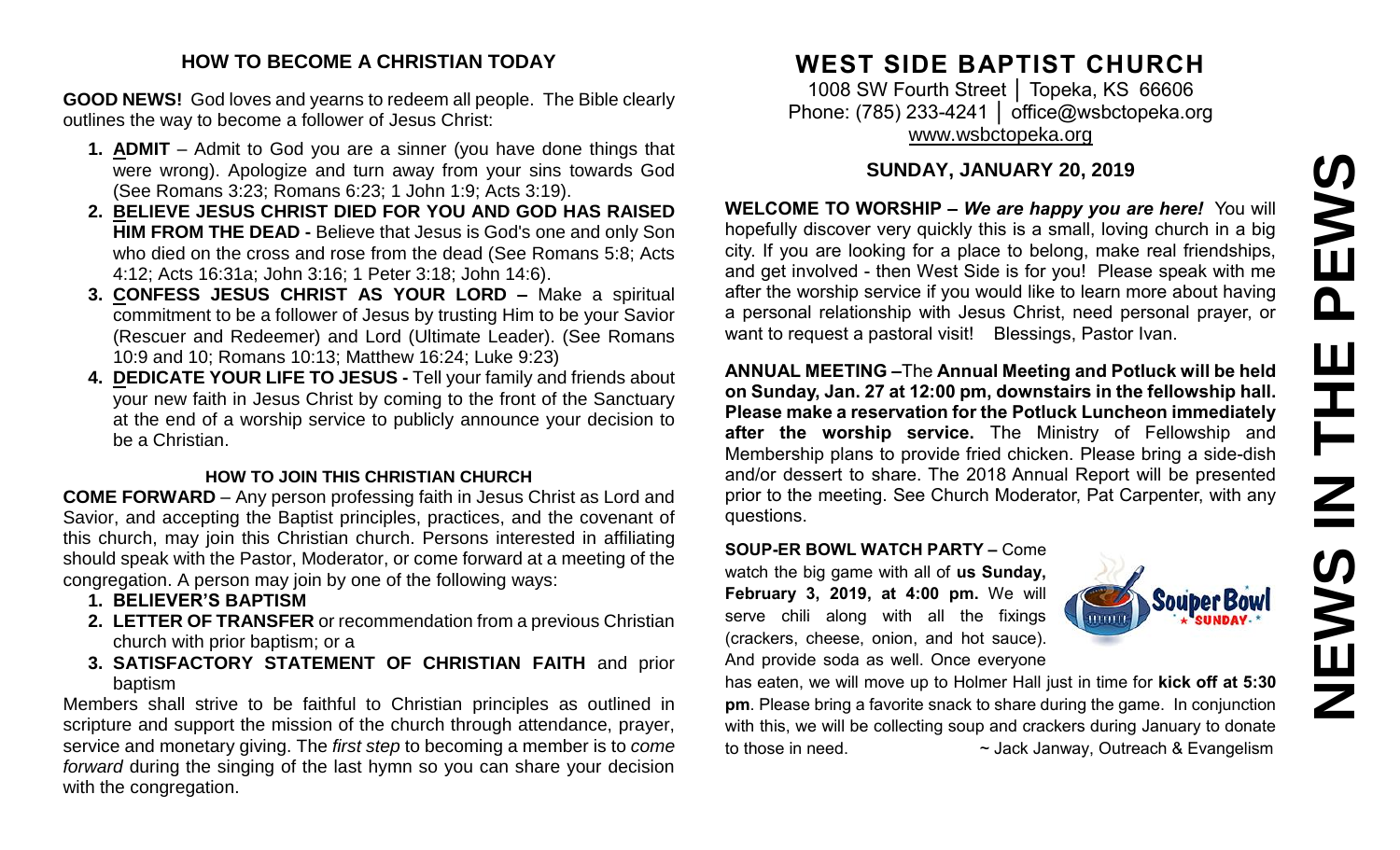**AGAPE BENEVOLENCE FUND –** West Side Baptist Church receives a benevolence offering for the poor and those in need the **first Sunday of each month after the Lord's Supper.** These funds are shared with persons in the church and neighborhood. Please see the Pastor, Church Office, or the Moderator to complete an Application for Assistance.

**BIBLE STUDY -** Come for the one-hour small group study of the biblical book **"FIRST PETER" on Wednesdays at 10:30 am in Holmer Hall**. Bible studies are free and open to the public.



**BREAKFAST ON SUNDAYS** – Sign-up if you plan to attend the free meals on Sunday mornings in the Fellowship Hall starting at 8:30 am. All ages are welcome. All food is available at no cost.

**CHILDRENS ACTIVITY BAGS AND BULLETINS – We are glad to have children in worship!** Activity bags filled with coloring pages, crayons, and other items are available for preschool and elementary-aged children near the sanctuary door. Enjoy the bags and children's bulletins; take your artwork home. Place the bags on the front pew after the worship service so we can restock them.

#### **BOILER REPAIRS -** Thank you for donating a total of **\$30,273.34 towards the boiler/repair expenses in 2018. In 2019 we have \$456.00 to add to this total to give us a total of \$30,729.34.**

**DIRECTORY** – The Church Office printed an updated Address and Phone Directory. Please see an Usher or Church Office for a free copy. Send all corrections to Lynda Cokeley, Church Secretary at [office@wsbctopeka.org.](mailto:office@wsbctopeka.org)

**FINANCIAL GIVING** – Thank you for the generous support of the work of God in and through West Side Baptist Church. Donations report:

|                             |              | 01-13-2019 | Y-T-D Rec'd |        |    | <b>Y-T-D Goal</b> |
|-----------------------------|--------------|------------|-------------|--------|----|-------------------|
| <b>General Fund</b>         |              | \$3,843.00 | \$10,266.00 |        |    | \$21,247.00       |
| <b>Sunday School</b>        |              | 7.00       |             | 12.50  | S. | 30.00             |
| <b>Building Maintenance</b> | $\mathbb{S}$ | 160.00     | \$          | 456.00 |    | \$1,125.00        |
| Fellowship/Benevolence \$   |              | 0.00       | \$          | 50.00  |    | \$375.00          |
| Youth Fund Income           |              | 60.00      | \$          | 60.00  |    |                   |

# **WEEKLY CALENDAR**

#### **SUNDAY, JANUARY 20**

| Breakfast (FH)                 |
|--------------------------------|
| <b>Sunday School</b>           |
| Worship Service (S)            |
| Mission Committee Meeting (HH) |
|                                |

#### **MONDAY, JANUARY 21 MARTIN LUTHER KING JR DAY OFFICE CLOSED**

| $9:00 \text{ am}$ | No Music Committee Meeting (HH) |
|-------------------|---------------------------------|
| $9:00 - 11:00$ am | <b>Baby Closet Ministry</b>     |

#### **TUESDAY, JANUARY 22**

| $9:30$ am         | NE Area Executive Com Meeting (HH)      |
|-------------------|-----------------------------------------|
| $5:30 \text{ pm}$ | <b>Christian Education Meeting (HH)</b> |
| $6:00 \text{ pm}$ | Capital City Men's Chorus (FH)          |

#### **WEDNESDAY, JANUARY 23**

| Bible Study (HH)                            |
|---------------------------------------------|
| Fruit & Vegetable Food Pantry (FH)          |
| <b>Baby Closet Ministry</b>                 |
| <b>WWW Supper (FH)</b>                      |
| <b>WWW Bible Club and Adult Bible Study</b> |
| Choir Practice (S)                          |
|                                             |

#### **THURSDAY, JANUARY 24**

1:00 - 3:00 pm Baby Closet

## **FRIDAY, JANUARY 25**

 4:00 pm ABCCR Middle School Winter Weekend @ First Baptist Church, Salina, KS

#### **SATURDAY, JANUARY 26**

| $8:00$ am $-3:00$ pm | <b>ABCCR Middle School Winter Weekend</b> |
|----------------------|-------------------------------------------|
| $1:00 \text{ pm}$    | <b>Worship Team Practice</b>              |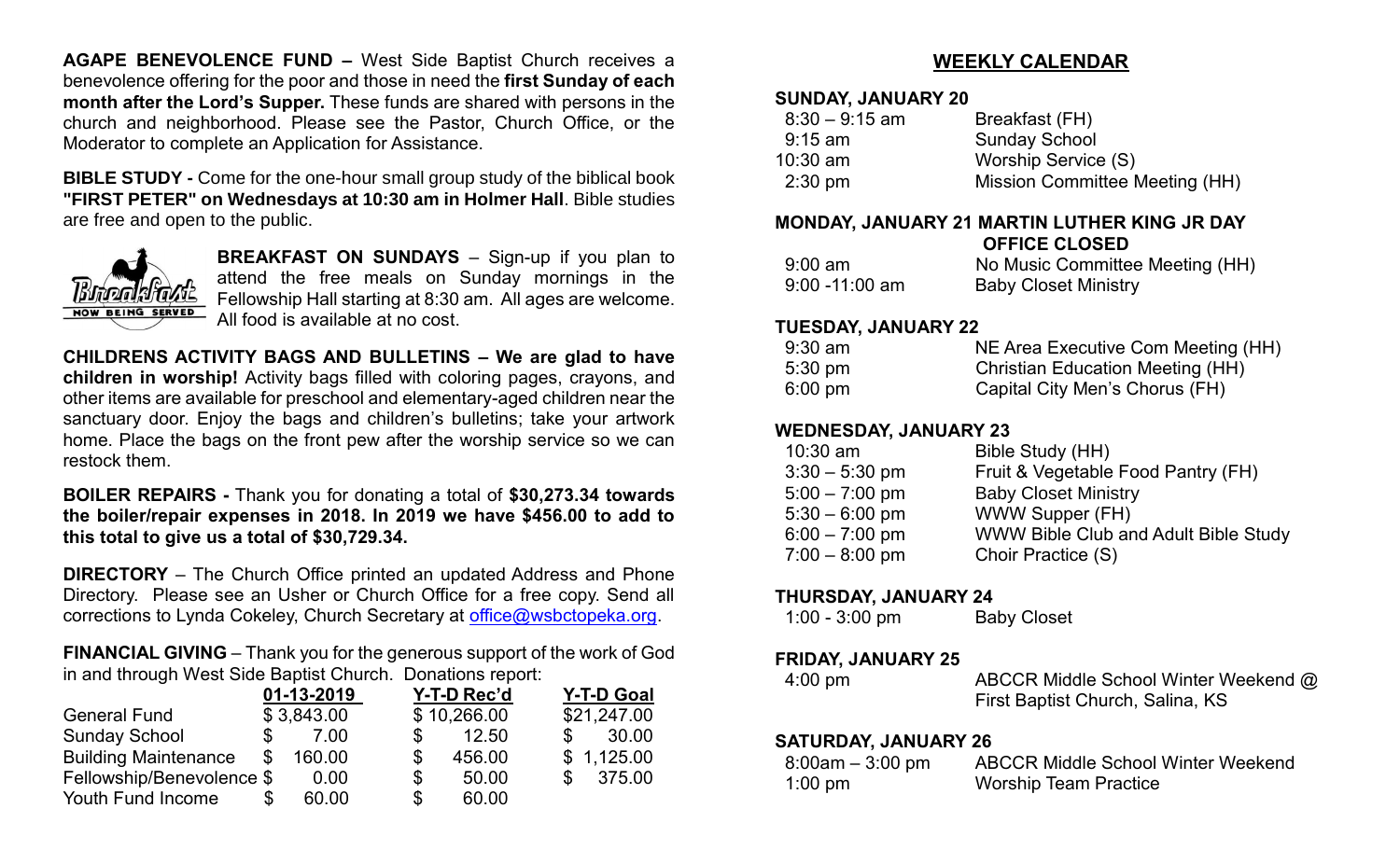# **IN OUR THOUGHTS AND PRAYERS**

Al Carpenter – Healing for health concerns Bradley Carpenter – Healing for health concerns

Harry and Pat Carpenter – Healing for health concerns

Pat Carreno – Healing for health concerns

- Almira Collier Healing for health concerns
- Larry Gill Healing (Harry Carpenter's Friend)
- Emily Hersh Travel and stay in Argentina

Jerome – Massive Stroke (Mark Calloway's Uncle)

Janice and Karen Kirby – Healing for health concerns

Ernie and Judy Longstaff – Healing for health concerns

Nancy May – Healing for health concerns

Marie Merrifield – Healing for health concerns

Cale Miller – Healing for health concerns (Harry's Friend)

Pat – Healing for health concerns (Virginia Mansfield's friend at Brewster Pl) Edward Perkins – New Address: See Church Office for Address

Becky Poe – Healing for health concerns

Bob Roesler – Interim Minister at FBC of Topeka, starting Feb. 1, 2018 Jill Roesler – Healing for health concerns See Church Office for Address

Bruno Sprenks – Healing for health concerns

Keith Springer – Healing for health concerns (Marianne Spano's brother) John Swain – Healing for health concerns

Lola Zab - Healing for health concerns (Marianne Spano's sister)

# **HOMEBOUND & CARE FACILITIES:**

\*Portia Allbert \*Etta Landis –Capital Ridge \*June Cunningham – Brewster Place \*Mae Martin – Plaza West \*Shirley & Larry Dell \*Renea May \*Helen Farrar –Plaza West \*Rogene Moody \*Gerald Haney – \* \*Ken Paslay – Atria Place \*Russ Hunter – \*Theo Penny \*Mary Lou Johnson – Aldersgate \*Edward Perkins – Frazier H \*Alice Kieffer \*Juanita Plankinton \*Reg Kirby – Home with Hospice \*Hazel Smith-Tindall

**Please keep Mark Calloway and Family in your prayers. He will be missed dearly.** 

**COMMITTEES – Volunteer to serve on a committee this year!** Each chairperson must recruit volunteers to help with the ministries of the Church.

- 1. **CHRISTIAN EDUCATION –** The Christian Education Committee oversees all discipleship programs including Bible studies, Children's programs (WWW), Small Groups, Sunday School, VBS, Youth, etc. Christian Ed meets the third Tuesday of the month (Jan. 22) at 5:30 pm in Holmer Hall. See **Alice Payne** for more information or to volunteer.
- 2. **FELLOWSHIP & MEMBERSHIP –** The Fellowship and Membership Committee oversees the kitchens, all gatherings and social events, funeral luncheons, and membership care. They meet as needed. See **Lonna Hersh** for more information or to volunteer.
- 3. **MISSION** The Mission Committee oversees all our local agency partnerships, promotes the annual ABCUSA offerings, and coordinates the mission trip. Mission will hold their monthly meeting on the third Sunday of each month (January 20) at 2:00 pm in Holmer Hall. See **Don Johnson** for more information or to volunteer.
- 4. **OUTREACH** The Outreach and Evangelism Committee oversees the evangelism program and neighborhood activities. They hold their monthly meeting on the fourth Tuesday of each month (January 29) at 6:00 pm in Holmer Hall. See **Jack Janway** for more information or to volunteer.
- 5. **TECHNOLOGY** The Technology Committee oversees all the computer equipment and programs, reporting to the Trustees. They meet (virtually) as needed. See **Brice Smith** for more information or to volunteer.
- 6. **TRUSTEES**  The Trustees oversee the maintenance and repair of all church property (building, grounds, vehicles, etc.). They meet as needed, along with the property committee. See chairman **Harry Carpenter** for more information or to volunteer.
- 7. **WORSHIP** The Worship Committee oversees all aspects of worship including acolytes, decoration, music ministry, ordinances of Baptism and the Lord's Supper, specials, ushers, etc. The Music Committee selects songs for services and reports to the Worship Committee. See **Jan Mauck** for more information or to volunteer.